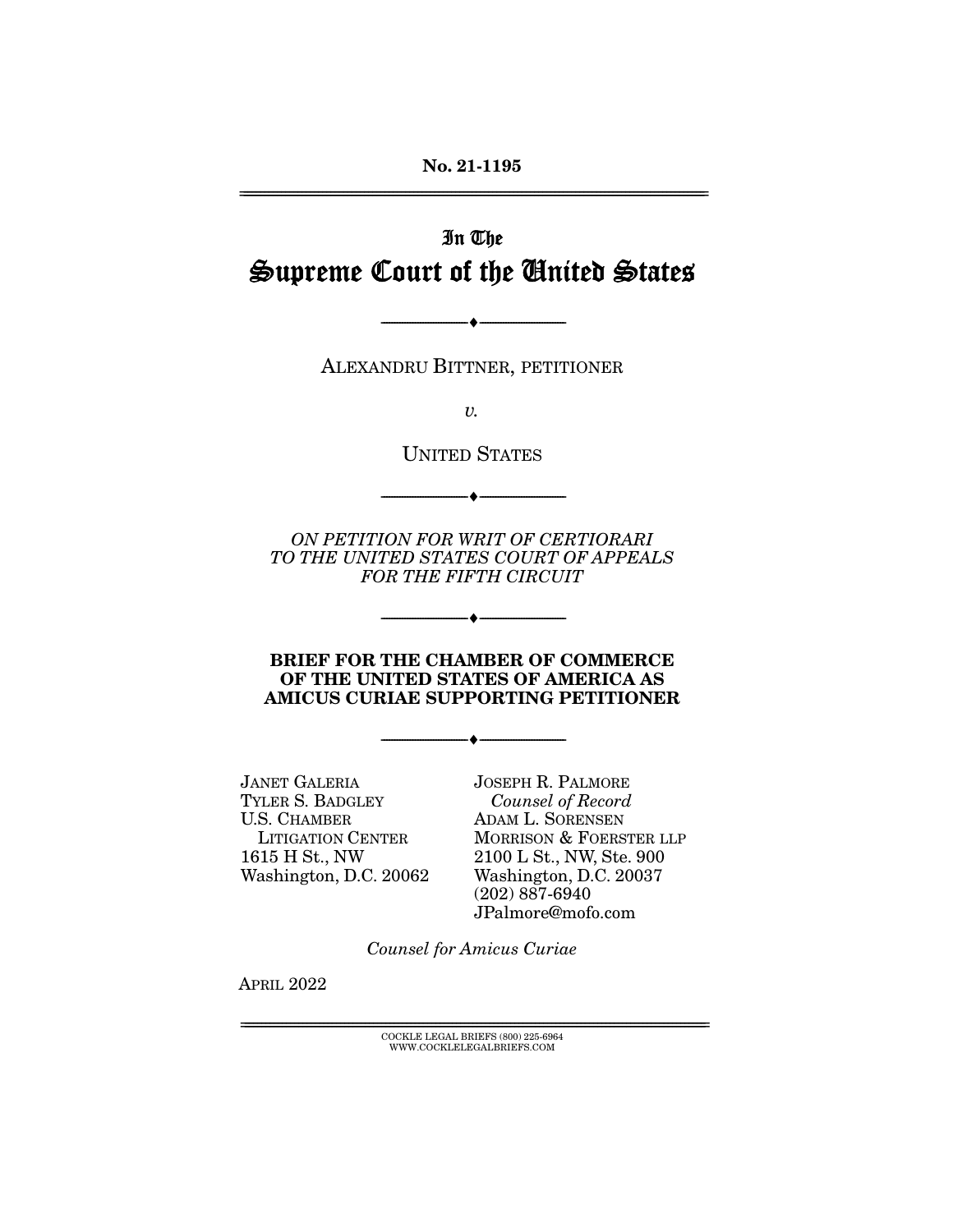# TABLE OF CONTENTS

|              |                                                                            | 11             |  |
|--------------|----------------------------------------------------------------------------|----------------|--|
|              | INTEREST OF AMICUS CURIAE                                                  | 1              |  |
|              | INTRODUCTION AND SUMMARY OF                                                |                |  |
|              |                                                                            | $\overline{2}$ |  |
|              |                                                                            |                |  |
| $\mathbf{A}$ | The Fifth Circuit's Decision Creates<br>Unacceptable Disuniformity In Tax  |                |  |
|              |                                                                            | 4              |  |
| $\mathbf{B}$ | The Fifth Circuit's Decision Permits<br>Draconian Penalties Congress Never |                |  |
|              |                                                                            | 6              |  |
| $C_{\cdot}$  | The Fifth Circuit's Decision Violates<br>Bedrock Principles Of Fair Notice | 9              |  |
|              |                                                                            | 14             |  |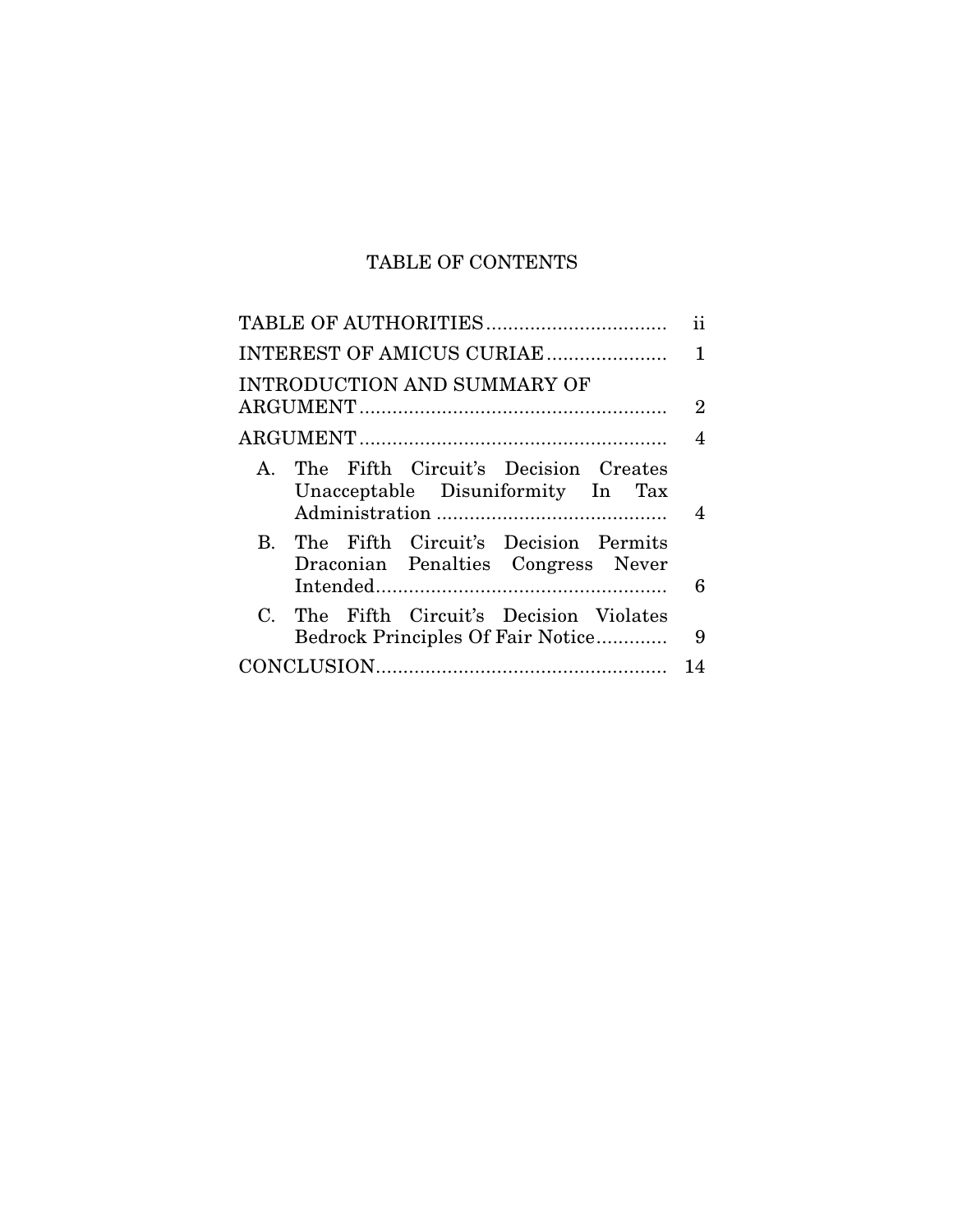# TABLE OF AUTHORITIES

| <b>CASES</b> |
|--------------|
|              |

| BMW of N. Am., Inc. v. Gore,                      |
|---------------------------------------------------|
| Cal. Bankers Ass'n v. Shultz,                     |
| Chapman v. Comm'r,                                |
| Comm'r v. Acker,                                  |
| Comm'r v. Bilder,                                 |
| Thor Power Tool Co. v. Comm'r,                    |
| United States v. Boyd,                            |
| United States v. Byrum,                           |
| United States v. Universal C. I. T. Credit Corp., |
| Wooden v. United States,                          |
| <b>STATUTES AND REGULATIONS</b>                   |
|                                                   |
|                                                   |
|                                                   |
|                                                   |
|                                                   |

ii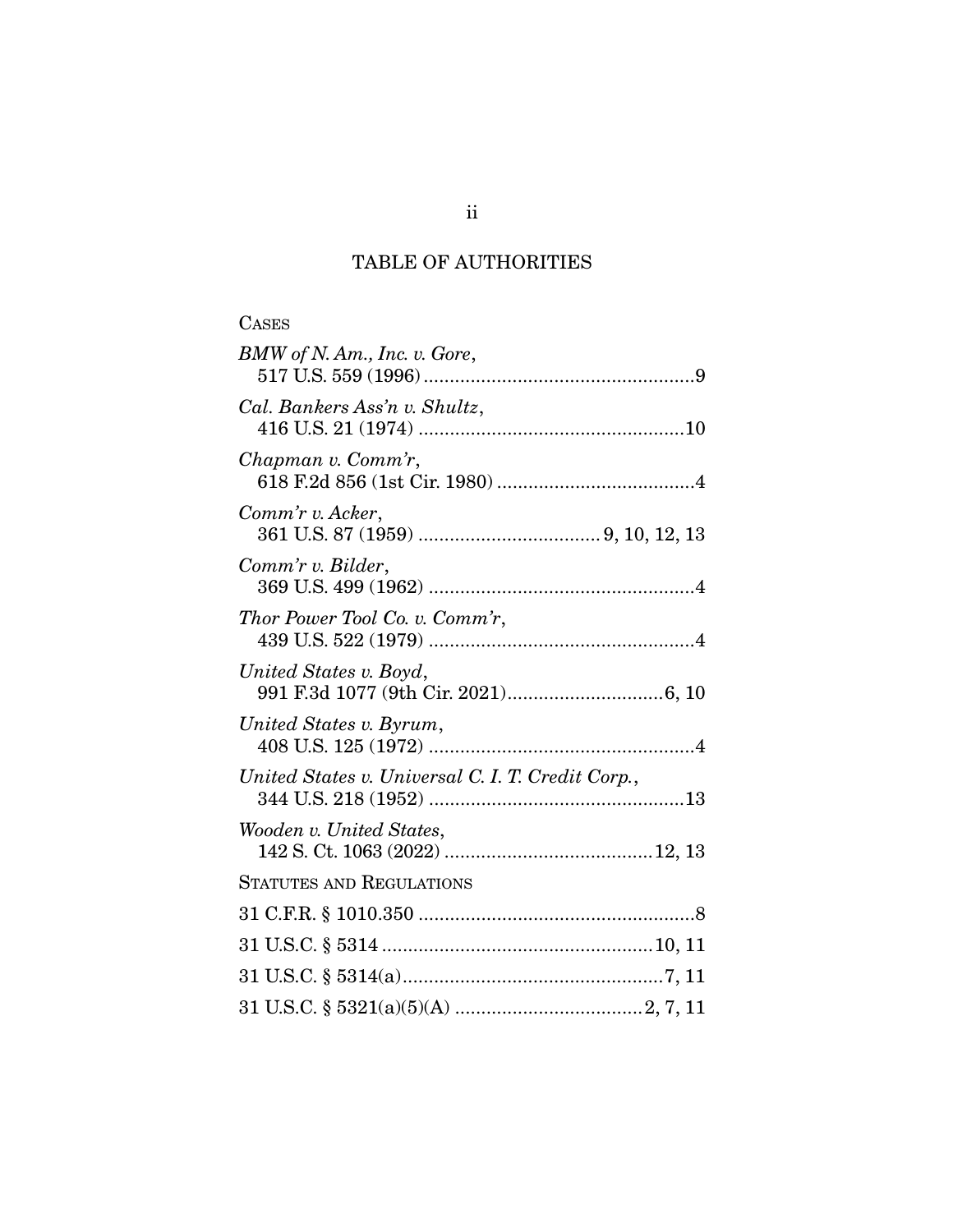# TABLE OF AUTHORITIES—Continued

| Pub. L. No. 97-258, § 5314,                                                                                                                |
|--------------------------------------------------------------------------------------------------------------------------------------------|
| Pub. L. No. 108-357, § 821,                                                                                                                |
| <b>OTHER AUTHORITIES</b>                                                                                                                   |
| Sarah Chaney Cambon, Capital-Spending Surge<br>Further Lifts Economic Recovery, WALL ST. J.                                                |
| Steven J. Davis et al., Am. Enter. Inst., Business<br>Class: Policy Uncertainty Is Choking Recovery<br>. 4                                 |
| Dep't of the Treasury, Internal Revenue Service,<br>2020 Data Book (2021), https://www.irs.gov/                                            |
| Duanjie Chen & Jack Mintz, New Estimates of<br>Effective Corporate Tax Rates on Business<br>Investment, TAX & BUDGET BULL., no. 64, Feb.   |
| Jason J. Fichtner & Jacob M. Feldman, Mercatus<br>Ctr., The Hidden Costs of Tax Compliance                                                 |
| Seth H. Giertz & Jacob Feldman, Mercatus Ctr.,<br>The Economic Costs of Tax Policy Uncertainty:<br>Implications for Fundamental Tax Reform |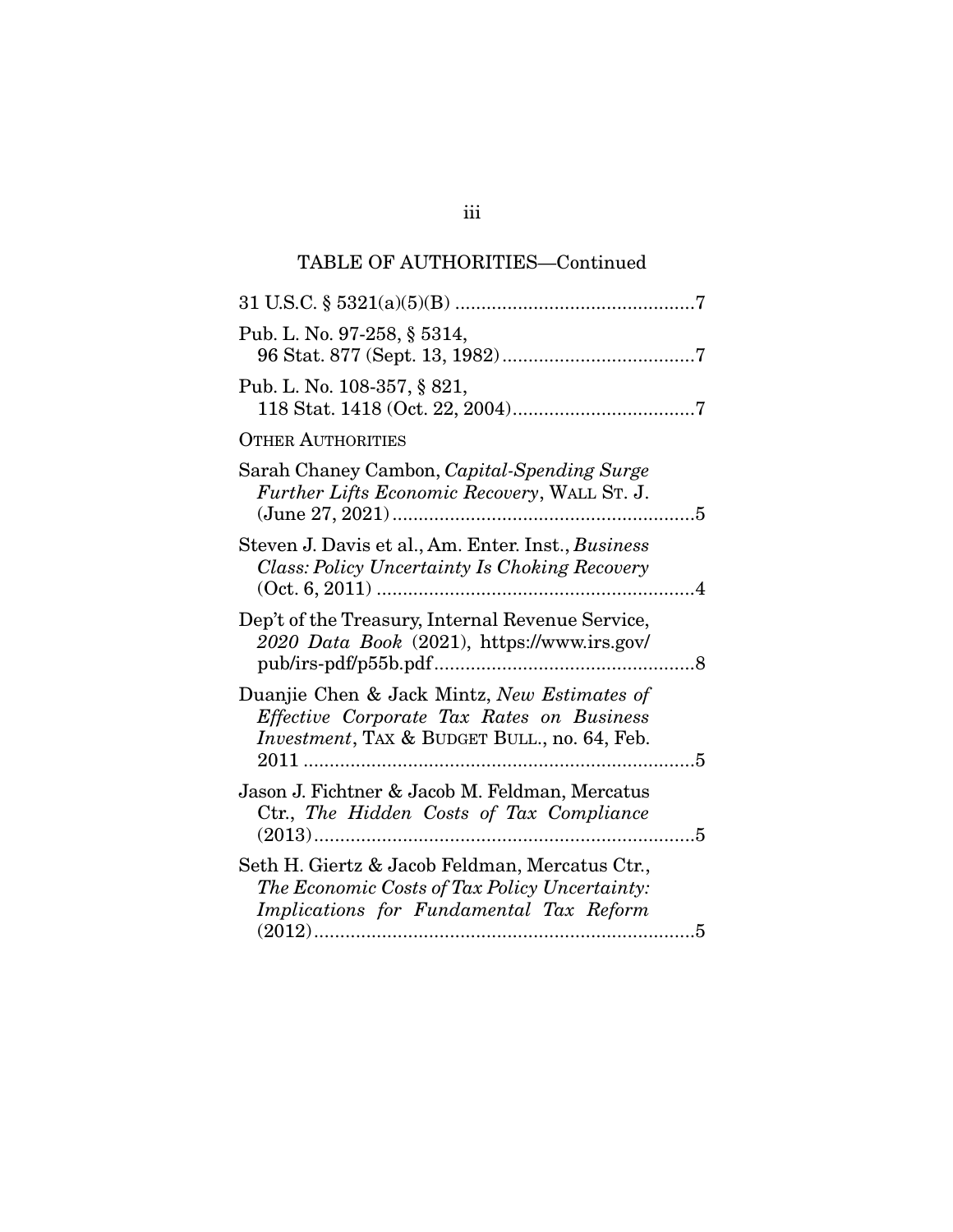# TABLE OF AUTHORITIES—Continued

| Scott A. Hodge, Tax Foundation, The Compli-<br>ance Costs of IRS Regulations (June 2016),<br>https://files.taxfoundation.org/legacy/docs/                                              |  |
|----------------------------------------------------------------------------------------------------------------------------------------------------------------------------------------|--|
| Albert C. Lin, Refining Fair Notice Doctrine:<br>What Notice is Required of Civil Regulations?,                                                                                        |  |
| Paul O'Neil, Dep't of the Treasury, Statement<br>on Treasury's Plan to Combat Abusive Tax<br>Avoidance Transactions (Mar. 20, 2002),<br>https://home.treasury.gov/news/press-releases/ |  |

iv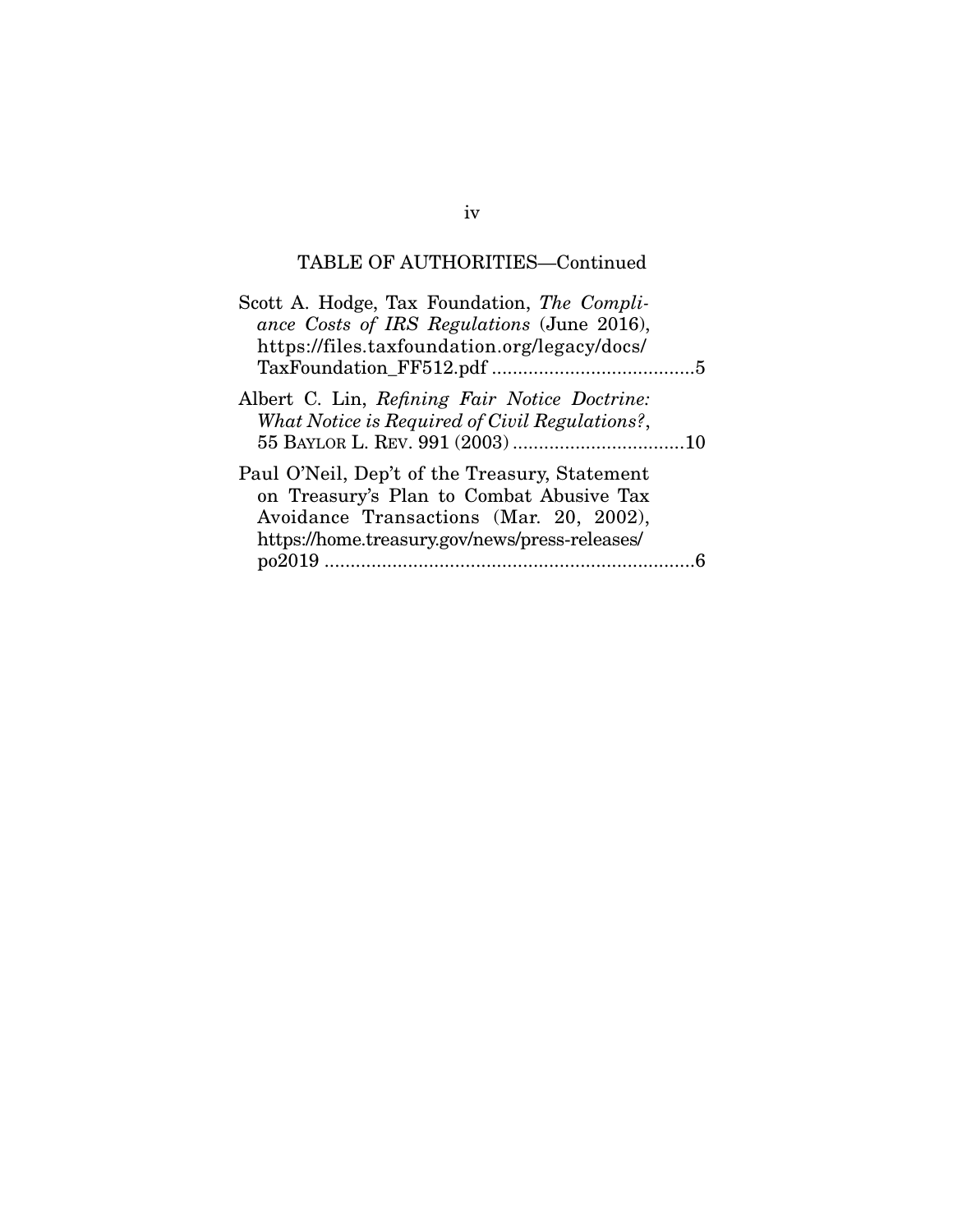#### **INTEREST OF AMICUS CURIAE**1

The Chamber of Commerce of the United States of America (Chamber) is the world's largest business federation. It represents approximately 300,000 direct members and indirectly represents the interests of more than three million companies and professional organizations of every size, in every industry sector, and from every region of the country. An important function of the Chamber is to represent the interests of its members in matters before Congress, the Executive Branch, and the courts. To that end, the Chamber regularly files amicus curiae briefs in cases that raise issues of concern to the nation's business community. community.

 $1$  No counsel for a party authored this brief in whole or in part, and no person other than amicus, its members, or its counsel made a monetary contribution to its preparation or submission. Counsel of record for all parties received notice at least 10 days before the due date of the intention of amicus to file this brief. All parties have consented to the filing of this brief. parties have consented to the filing of this brief.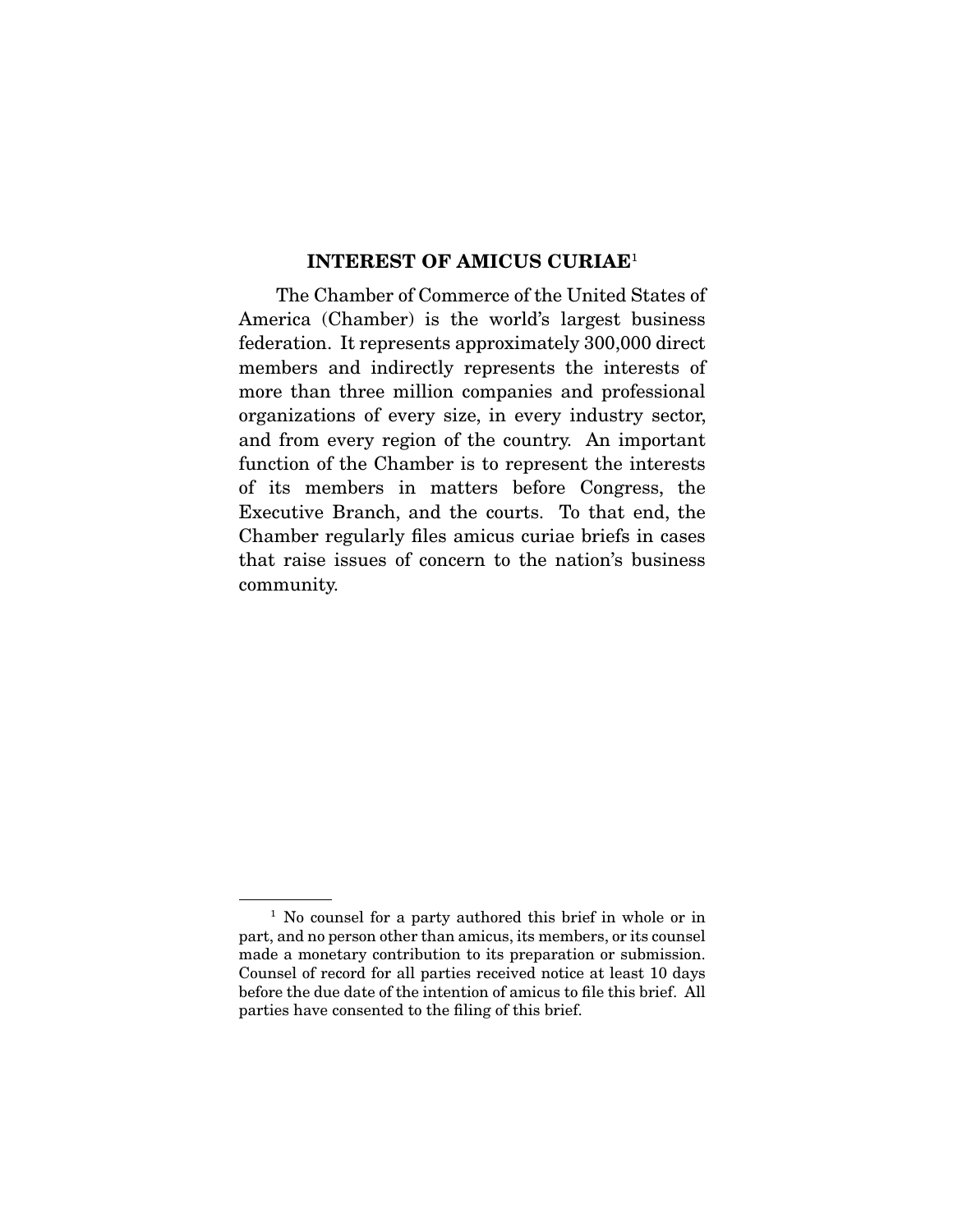### **INTRODUCTION AND SUMMARY OF ARGUMENT**

The Bank Secrecy Act requires U.S. taxpayers to report their interests in foreign bank accounts. Each non-willful violation of that reporting requirement carries a maximum penalty of  $$10,000$ . 31 U.S.C.  $\S$  5321(a)(5)(A). As Petitioner ably demonstrates, the decision below deepens an entrenched conflict over whether that statute authorizes such a penalty for each failure to file a required annual disclosure formas the Ninth Circuit has recognized—or for each individual foreign account that was not reported—as the Fifth Circuit held here. the Fifth Circuit held here.

Amicus wishes to emphasize the importance of this Court's resolution of this question. Uniform, predictable tax laws are vital to the economy, providing. businesses and individuals with the certainty they need to order their affairs and plan future transactions. The Fifth Circuit's reading of the Bank Secrecy Act creates a patchwork of federal law under which the same taxpayer could be subject to penalties that are an order of magnitude higher simply because of geographical happenstance. And without this Court's intervention, taxpayers outside the Fifth and Ninth Circuits will remain unsure of which drastically different penalty regime applies. That uncertainty provides the government with significant settlement leverage against taxpayers who may not have the  $\frac{1}{2}$ resources to litigate this question.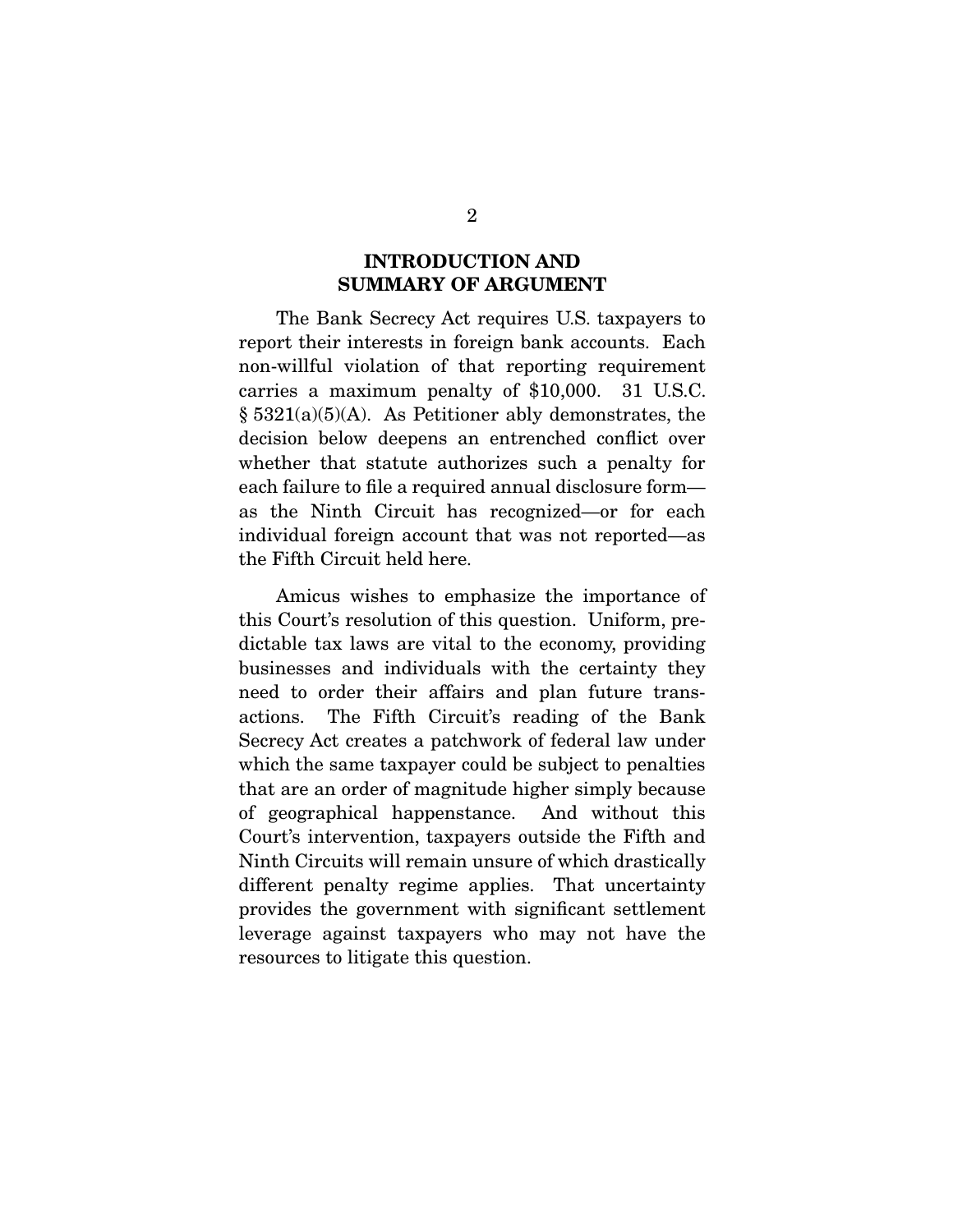The Fifth Circuit's decision not only sows uncertainty, but it also permits dramatic agency overreach. The government's reading of the Bank Secrecy Act creates a trap for the unwary, empowering the IRS to threaten unwitting taxpayers with multiple penalties for the *non-willful* failure to file even a single form. The notatiol for unformoss is appenent from form. The potential for unfairness is apparent from<br>the facts of this case—the Fifth Circuit's interpretation ballooned the allowable penalty from \$50,000 to more than \$2.7 million for an individual taxpayer. The stakes are even higher for American businesses, many of which must engage in a multitude of foreign transactions. Congress never intended to authorize

such harsh penalties for non-willful violations. This Court's intervention is also needed to reaffirm the bedrock principle that ambiguous tax penalty provisions should be construed in favor of the taxpayer, not the government. One perfectly reasonable construction of the Bank Secrecy Act's foreign account reporting provision—adopted by courts around the country—is that it authorizes penalties per annual filing, not per account. The Fifth Circuit turned this Court's precedent on its head by rejecting that common sense result, and instead adopting the government's draconian interpretation of the statute. This Court should grant the petition and reverse. This Court should grant the petition and reverse.

such harsh penalties for non-willful violations.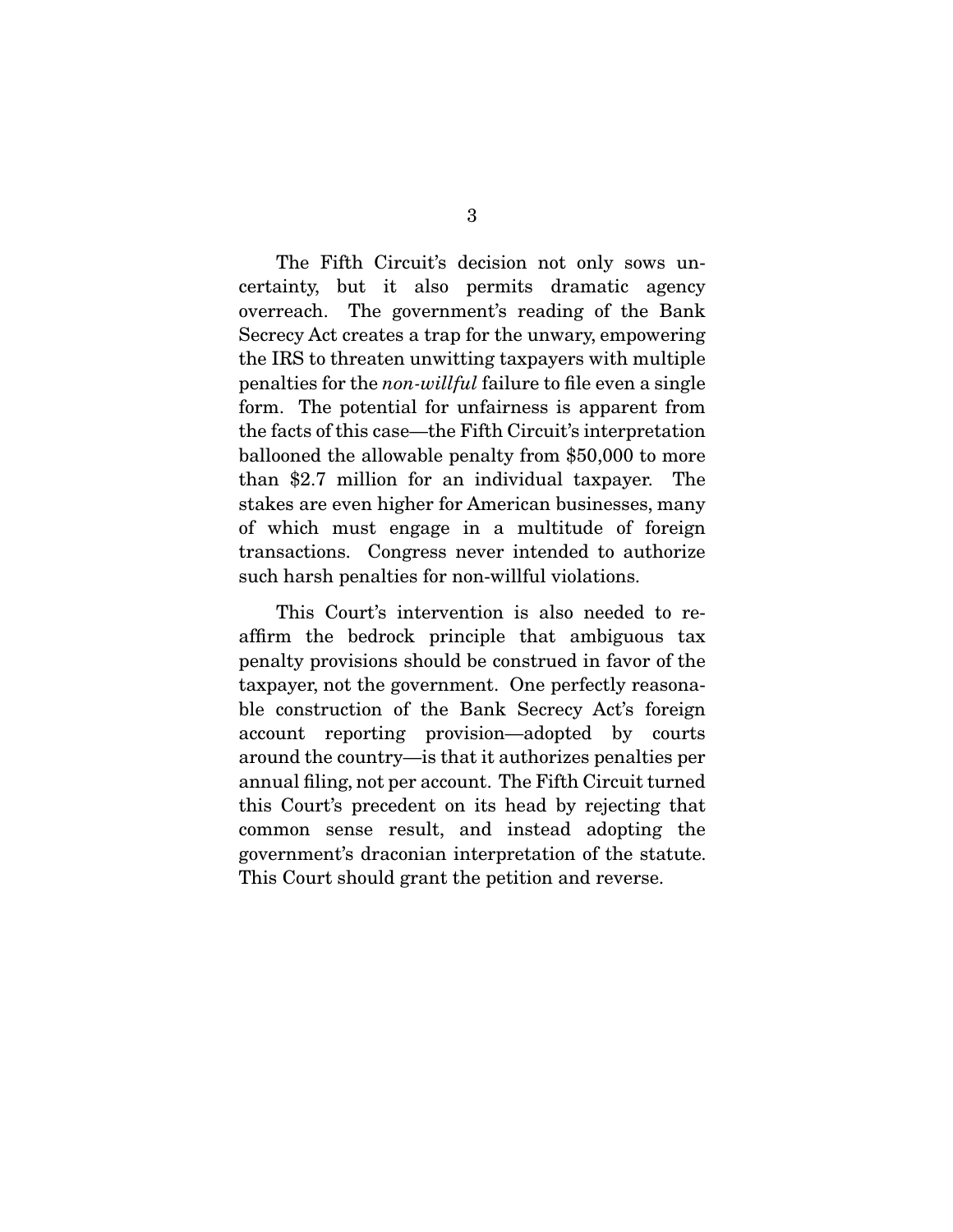#### **ARGUMENT**

## **A. The Fifth Circuit's Decision Creates Unacceptable Disuniformity In Tax Administration**

This Court's review is urgently needed to resolve<br>an important question of tax law that has divided federal courts and left the rules covering U.S. taxpayers in limbo.  $t^{\text{max}}$  is a limit of

uniform rule on" questions of tax law. Comm'r v.<br>Bilder 360 US 400 501 (1063). Indeed tax law "con-Bilder, 369 U.S. 499, 501 (1962). Indeed, tax law "can give no quarter to uncertainty." Thor Power Tool Co. v. *Comm'r*, 439 U.S. 522, 543 (1979). That is because taxpayers—and businesses in particular—rely on clear and predictable rules to plan for the future. When courts undermine that certainty, taxpayers lose their ability to "rely with assurance on what appear to the established rules." United States v. Byrum,  $408$  U.S.  $125, 135, (1972)$ 125, 135 (1972).

Tax uncertainty inflicts especially pernicious<br>harm on businesses. Because "[a]voidance of risk and uncertainty are often the keys to a successful transaction," unpredictable tax rules deter businesses from making valuable investments. Chapman v.<br>Comm'r 618 F.2d 856 874 (1st Cir. 1980) "When  $Comm\,r$ , 618 F.2d 856, 874 (1st Cir. 1980). "When businesses are uncertain about taxes," they "adopt a cautious stance" because "it is costly to make a  $***$ mistake." Steven J. Davis et al., Am. Enter. Inst., mistake. Steven Davis et al., Am. Enter mars, Business, Business Class: Policy Uncertainty Is Choking Recovery (Oct. 6, 2011). That defensive posture leads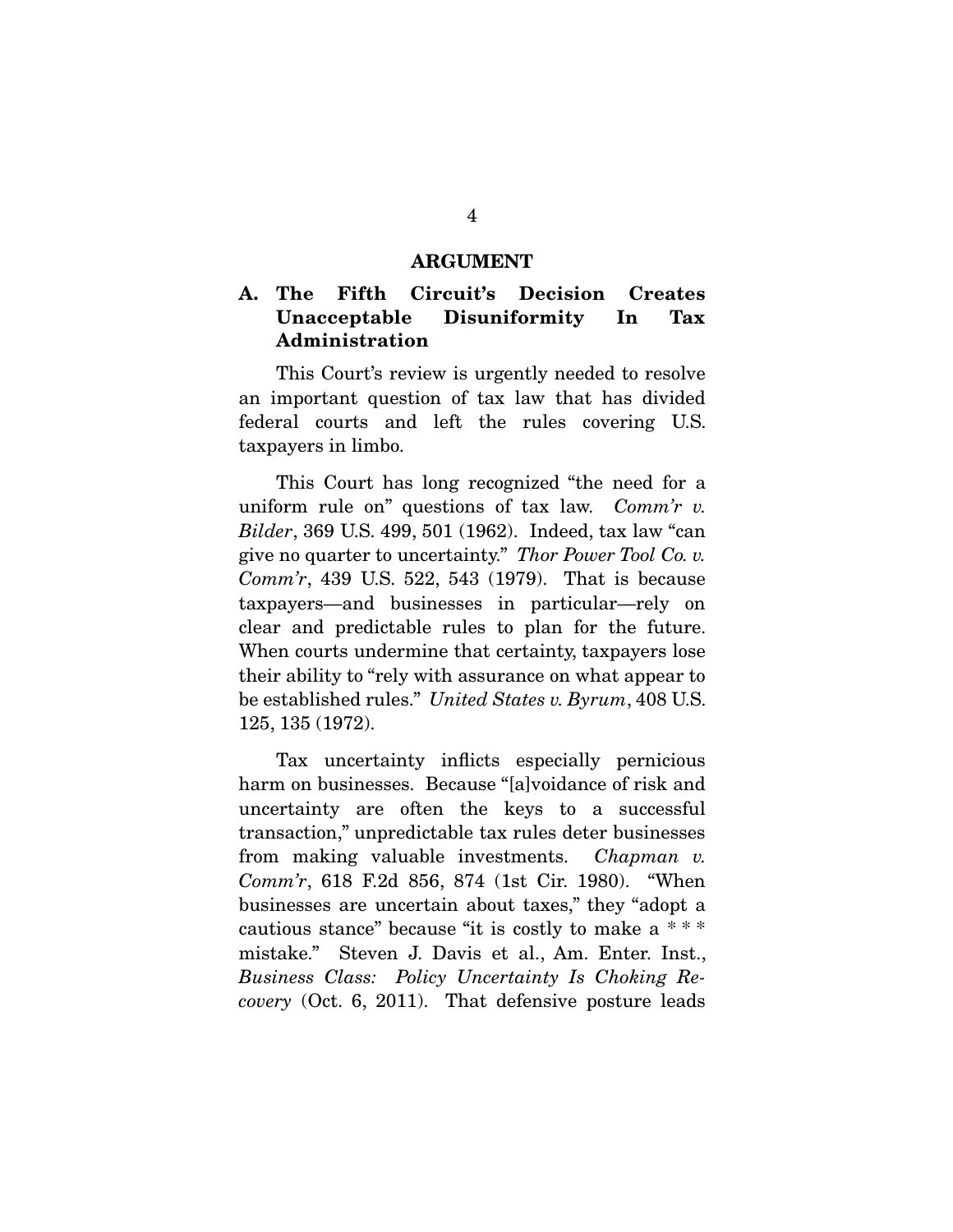businesses to withhold capital that would otherwise go<br>to beneficial investments. Duanjie Chen & Jack Mintz, New Estimates of Effective Corporate Tax Rates on Business Investment, TAX & BUDGET BULL., no. 64, Feb. 2011, at 2. At the same time, uncertainty imposes higher compliance costs by requiring businesses to consult extensively with attorneys and accountants, thus adding to the hundreds of billions of dollars expended each year on tax compliance. Jason J. Fichtner & Jacob M. Feldman, Mercatus Ctr., The<br>Hidden Costs of Tax Compliance 9 (2013) Hidden Costs of Tax Compliance 9 (2013).

These harms are not limited to directly affected taxpayers. To the contrary, "the fact that [tax] policy uncertainty adversely affects the economy is well established." Seth H. Giertz & Jacob Feldman, Mercatus Ctr., The Economic Costs of Tax Policy Uncertainty: Implications for Fundamental Tax Reform 15 (2012). Because capital investment is a critical engine of economic growth, Sarah Chaney Cambon, Capital-Spending Surge Further Lifts Eco-<br>nomic Becovery WALL ST, L. (June 27, 2021) determing nomic Recovery, WALL ST. J. (June 27, 2021), deterring such investment acts as a drag on the entire economy. And that is to say nothing of the deadweight loss of compliance costs, which drain hundreds of billions of dollars from the economy each year. See Scott A.<br>Hodge Tax Foundation *The Compliance Costs of IBS* Hodge, Tax Foundation, The Compliance Costs of IRS Regulations  $3$  (June 2016).<sup>2</sup> As the Treasury Department itself has recognized, "[t] he cost of those lawyers and accountants adds to the price of every product, but and accountants adds to the price of every product, but

<sup>2</sup> https://files.taxfoundation.org/legacy/docs/TaxFoundation\_ FF512.pdf.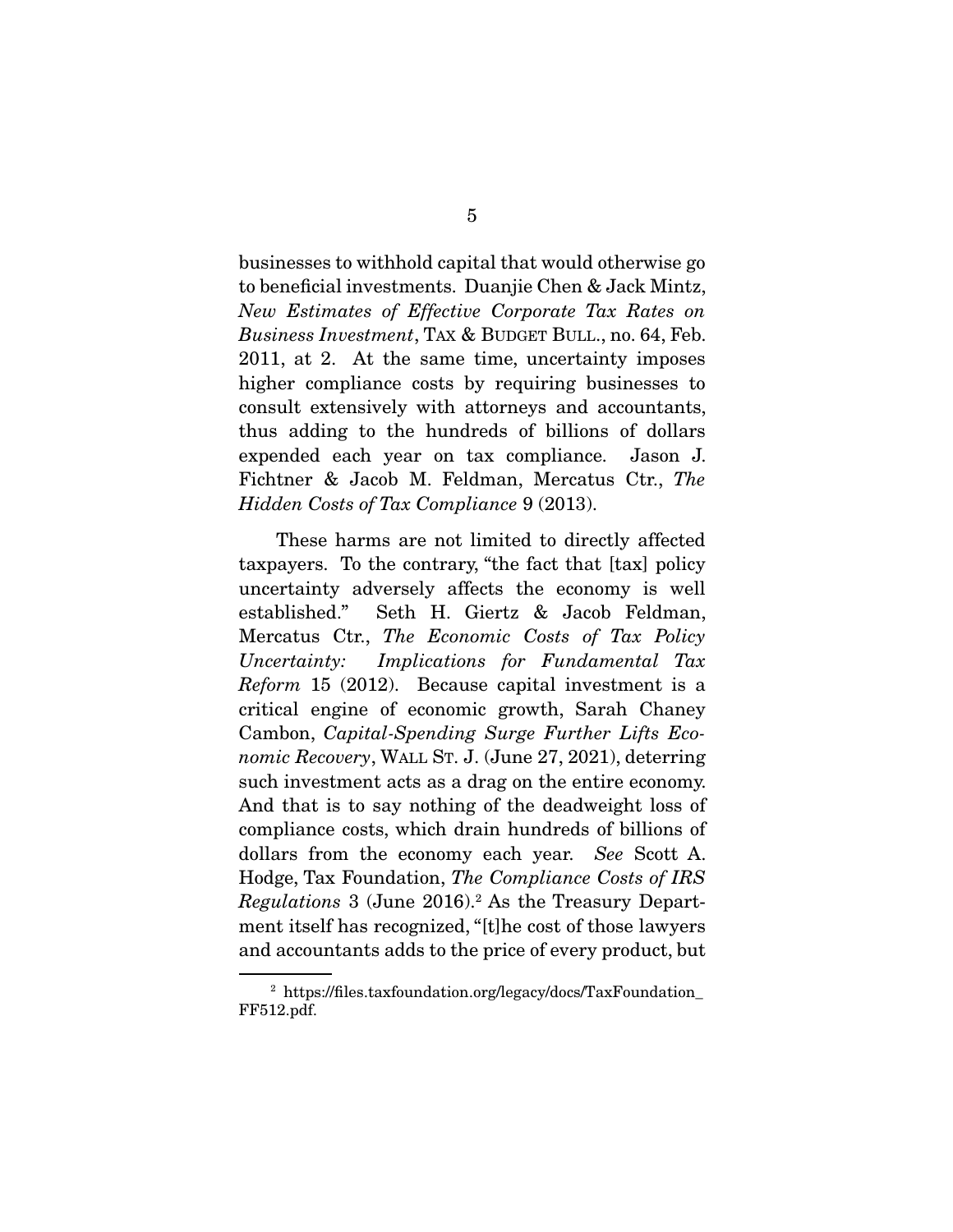[does] nothing to make our factories more efficient, our O'Neil, Dep't of the Treasury, Statement on Treasury's Plan to Combat Abusive Tax Avoidance Transactions  $(Mar 20, 2002)$ <sup>3</sup>  $(Mar. 20, 2002).$ 

All these factors support granting review here. As<br>Petitioner explains, courts nationwide are sharply divided over the proper interpretation of the Bank Secrecy Act. Pet. 13-25. Taxpayers in the Fifth Circuit are subject to one rule, while those in the Ninth Circuit are subject to another. All other taxpayers are left uncertain about which rule applies. This conflict is expressly acknowledged in the decision below, which "part[ed] ways" with the Ninth Circuit's decision in  $United States v. Boyd, 991 F.3d 1077, 1080-86 (9th  
\nCir, 2021) and recognized that a host of district$ courts have "taken diverging views on this issue." See<br>Bet, App. 2026, n. 1 (collecting cases). The arguments Pet. App. 2a & n.1 (collecting cases). The arguments for these conflicting interpretations have been fully aired, and further percolation would only allow and the continue to be a drain on our economy.  $U_{\text{max}}$  is no good roason to dolay rayiow. There is no good reason to delay review.

## **B. The Fifth Circuit's Decision Permits Draconian Penalties Congress Never Intended**

The decision below not only muddies the waters of<br>tax law, but it also embraces a fundamentally misguided rule that is ripe for agency abuse. Penalties for non-willful violations of the Bank Secrecy Act's. for non-willful violations of the Bank Secrecy Act's

<sup>3</sup> https://home.treasury.gov/news/press-releases/po2019.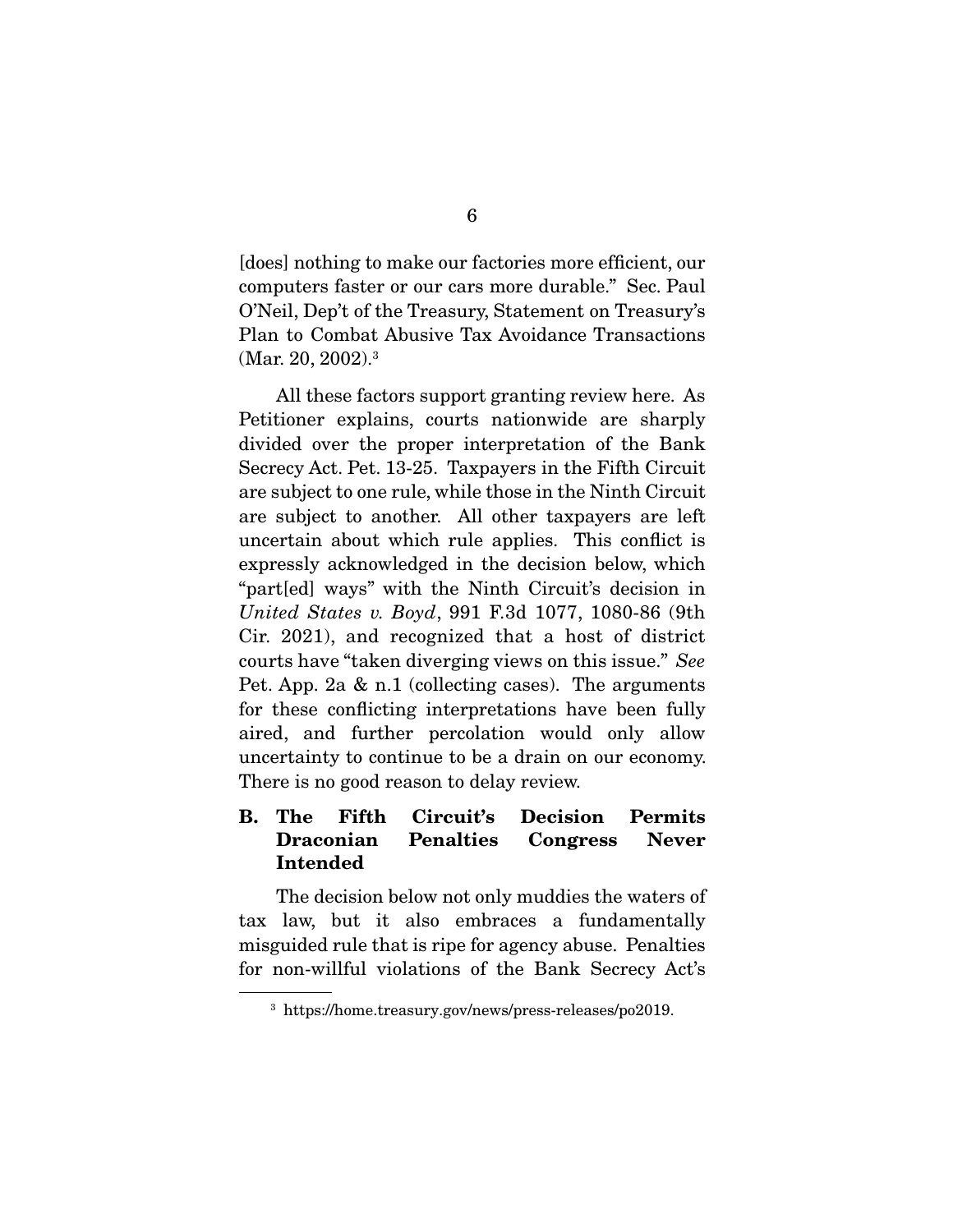foreign account reporting provision were a modest addition to a highly reticulated statutory scheme. It is implausible that Congress intended to give the IRS overwhelming leverage over unsuspecting taxpayers  $\frac{1}{2}$  is a set  $\frac{1}{2}$  in the set of the set of the set of the set of the set of the set of the set of the set of the set of the set of the set of the set of the set of the set of the set of the set of the set of th with a clear statutory directive.

Penalties for non-willful violations of the Bank<br>Secrecy Act's foreign account reporting provision are a relatively recent phenomenon. Congress first authorized foreign account disclosure regulations in 1982, providing that "the Secretary of the Treasury shall require a resident or citizen of the United States or a person in, and doing business in, the United States, to keep records, file reports, or keep records and file reports, when the resident, citizen, or person makes a transaction or maintains a relation for any person with a foreign financial agency."  $31$  U.S.C.  $\S 5314(a)$ ; Pub. L. No. 97-258, § 5314, 96 Stat. 877 (Sept. 13, 1982). But for more than two decades, only willful violations could trigger penalties. It was not until 2004 that Congress permitted penalties for non-willful violations, providing that "[t]he Secretary of the Treasury may impose a civil money penalty on any person who violates, or causes any violation of, any provision of section 5314." 31 U.S.C.  $\S 5321(a)(5)(A);$ Pub. L. No. 108-357, § 821, 118 Stat. 1418 (Oct. 22, 2004). Even then, Congress limited the sting of such. penalties in two different ways, capping "the amount of any civil penalty imposed" for non-willful violations at \$10,000, and creating an exception for "reasonable" at  $\frac{1}{2}$ ,  $\frac{1}{2}$ ,  $\frac{1}{2}$ ,  $\frac{1}{2}$ ,  $\frac{1}{2}$ ,  $\frac{1}{2}$ ,  $\frac{1}{2}$ ,  $\frac{1}{2}$ ,  $\frac{1}{2}$ ,  $\frac{1}{2}$ ,  $\frac{1}{2}$ ,  $\frac{1}{2}$ ,  $\frac{1}{2}$ ,  $\frac{1}{2}$ ,  $\frac{1}{2}$ ,  $\frac{1}{2}$ ,  $\frac{1}{2}$ ,  $\frac{1}{2}$ ,  $\frac{1}{2}$ ,  $\frac{1}{2}$  $\sum_{i=1}^{n}$  u.s.c.  $\sum_{i=1}^{n}$  u.s.c.  $\sum_{i=1}^{n}$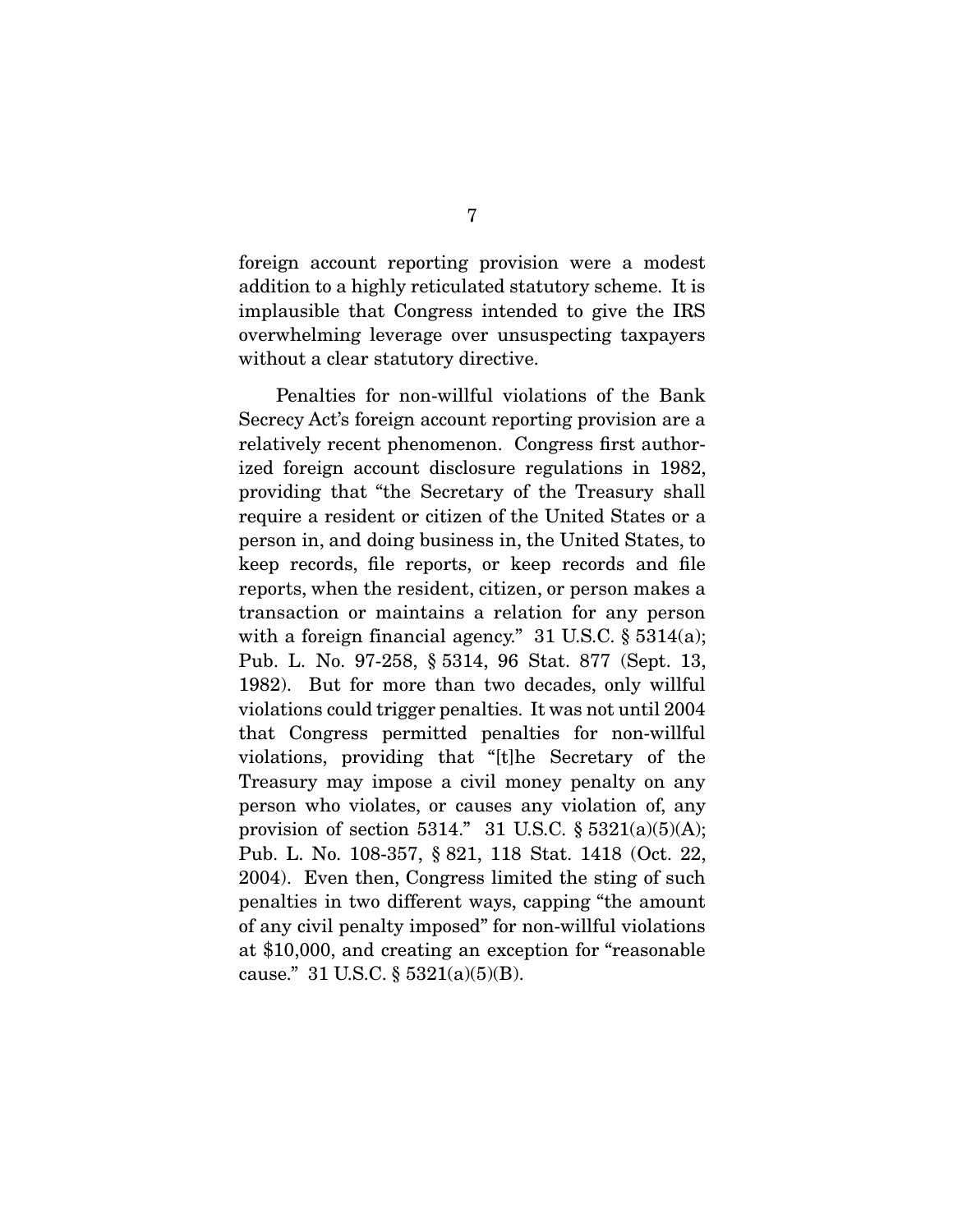The Fifth Circuit and the government read into<br>this modest statutory change a harsh trap for the unwary. Under their interpretation, the non-willful failure to file even a single annual disclosure form can trigger millions of dollars in penalties because they count each foreign account, rather than each filing, as subject to a separate penalty. Pet. App. 25a. That reading exponentially increases the exposure of. unwitting taxpayers who fail to disclose multiple accounts. Consider Petitioner's very first missed filing: the Fifth Circuit's reading permits the IRS to demand  $$610,000$  in penalties for 2007 alone. Pet. App. 6a. And even though Petitioner failed to submit only five forms, the IRS maintained he violated the statute 272 separate times, resulting in a  $$2.72$  million penalty. Ibid.

Complex businesses that engage in a multitude of<br>foreign transactions are even more vulnerable. Indeed, the Bank Secrecy Act's reporting requirement applies to foreign subsidiaries of U.S. entities, and requires disclosure of not just bank accounts but also securities accounts and other financial accounts. See 31 C.F.R. § 1010.350. Faced with a draconian penalty businesses—will likely fold and settle with the IRS, which extracts thousands of such agreements from taxpayers each year. See Dep't of the Treasury, taxpayers each year. See Dep't of the Treasury,<br>Internal Boyanue Service 2020 Data Book 57 (2021) 4 Internal Revenue Service, 2020 Data Book 57 (2021).<sup>4</sup>

<sup>4</sup> https://www.irs.gov/pub/irs-pdf/p55b.pdf.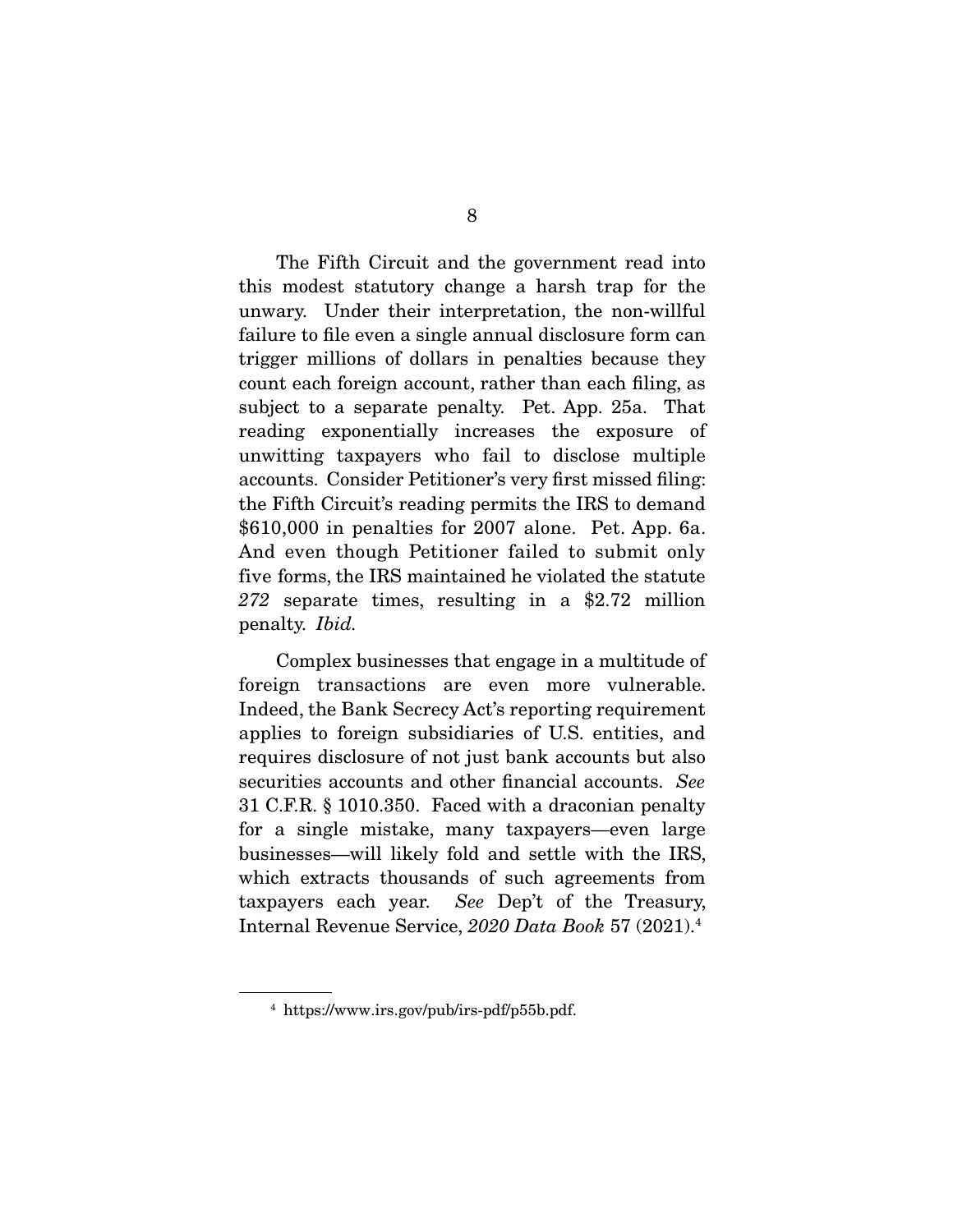It is precisely that overwhelming pressure to settle that will allow the IRS to evade review on this important issue in many cases. Imagine a case outside the Fifth or Ninth Circuits: a taxpayer receives a notice from the IRS that it is being penalized for a missing or inaccurate foreign account reporting form. Even though it is a first-time, non-willful violation, the penalty is in the hundreds of thousands of dollars because the IRS used a per-account penalty calculation. The taxpayer could chance litigation, but the outcome would be unknowable, with no binding precedent in the relevant court of appeals. Given that uncertainty and the costs of litigation, the taxpayer has an overwhelming incentive to try to settle with the IRS and accept a penalty that may still be many times larger than what the statute in fact authorizes. larger than what the statute in fact authorizes.

As Petitioner shows, Congress never intended<br>such an unfair result. Pet. 28-29. It would have spoken with far more clarity if it wanted to impose such a harsh penalty for non-willful violations. harsh penalty for non-willful violations.

#### **C. The Fifth Circuit's Decision Violates Bedrock Principles Of Fair Notice**

There is another compelling reason to grant<br>review: The Fifth Circuit's decision undermines the fundamental precept that a taxpayer "is not to be subjected to a penalty unless the words of the statute plainly impose it."  $Comm'r$  v. Acker, 361 U.S. 87, 91 (1959) (citation emitted)  $(195)$  (citation omitted).

constitutional iurisprudence dictate that a person constitutional jurisprudence dictate that a person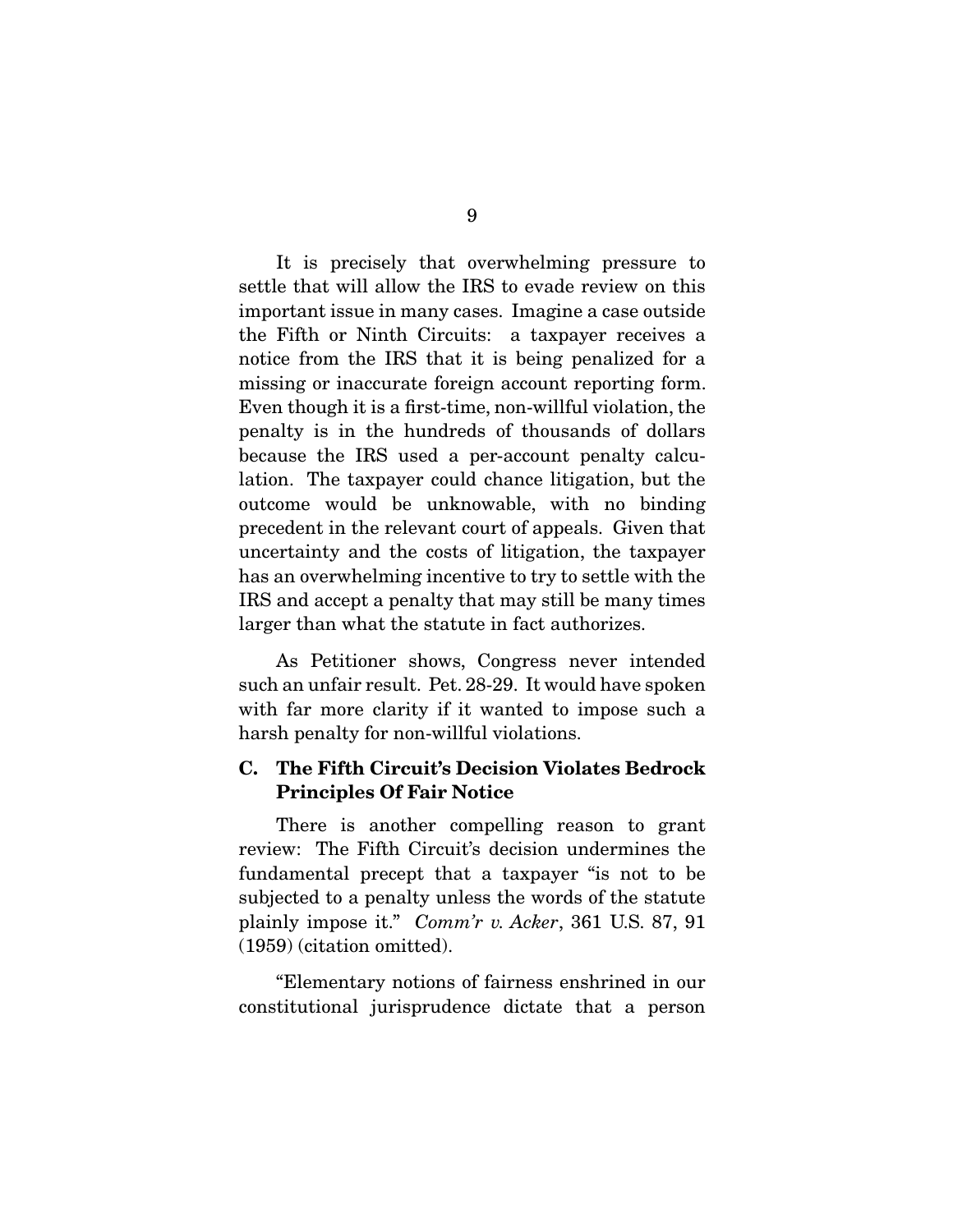receive fair notice not only of the conduct that will subject him to punishment, but also of the severity of the penalty."  $BMW$  of N. Am., Inc. v. Gore, 517 U.S. 559, 574 (1996). Such fairness considerations are not notice requirement applies to civil statutes when penalties or drastic sanctions are at stake," and "courts" have generally found fair notice applicable to civil penalties" levied by administrative agencies. Albert C. penalties" levieling minimistrative agencies. These is<br>Lin, Refining Fair Notice Doctrine: What Notice is<br>Required of Civil Begulations? 55 BAN OP L. BEV. 991 Required of Civil Regulations?, 55 BAYLOR L. REV. 991,<br>995-97 (2003). One application of that fair notice requirement is that statutes that impose tax penalties are "penal statutes [that] are to be construed strictly" in the taxpayer's favor. Acker, 361 U.S. at 91 (citation  $\frac{1}{\sqrt{2}}$ ) omitted).

The Fifth Circuit's decision turns this principle on its head. At bare minimum, Section 5314 is ambiguous. One court of appeals and a number of district courts have read that provision to authorize a penalty for each non-compliant filing, not every foreign  $f_{\text{re}}$  account. See Boyd, 991 F.3d at 1083 n.9. Nowhere does  $t_{\text{rel}}$  penalty. See id. at 1086 (noting that "[e]ven if the several statutory school. government's reading of the statutory scheme were "does not arise from the plain words of either the statute or the regulations"); Pet. App.  $52a$  (district court here relying on principle that "tax penalties are court here rely ing on principle that "tax permisses are"  $\frac{1}{\sqrt{2}}$  to  $\frac{1}{\sqrt{2}}$  the construction is reading of the construction is reading of the confidence of the confidence of the continuous set of the continuous set of the continuous set of the continuous set of the co statute).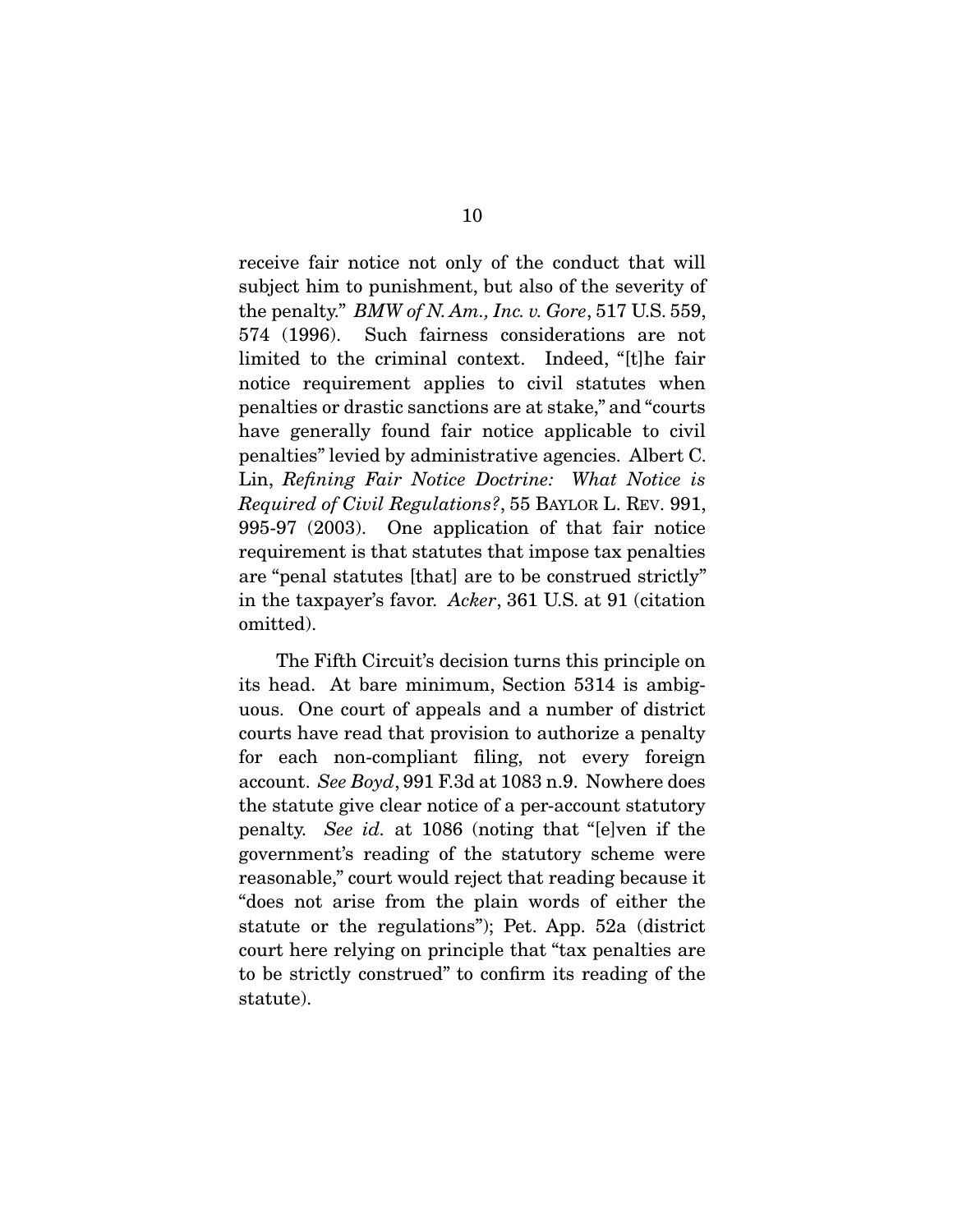Instead, Section 5321 subjects to a \$10,000 penalty "any person who violates" Section 5314. 31 U.S.C.  $\S 5321(a)(5)(A)$ . But Section 5314 directly imposes no obligations on taxpayers at all, much less a clear per-account obligation. 31 U.S.C.  $\S 5314$ ; see Cal. per-account obligation. 31 U.S.C.  $\S 5314$ ; see Cal.<br>Bankara Asa'n u Shultz 416 U.S. 21, 26 (1974) ("Ulf the Bankers Ass'n v. Shultz,  $416$  U.S.  $21$ ,  $26$  ( $1974$ ) ("[I]f the Secretary were to do nothing, the Act itself would impose no penalties on anyone."). The provision directs only the Treasury Secretary, who must impose requirements related to "transaction[s]" and "relation[s]" with a "foreign financial agency."  $31$  U.S.C.  $\S 5314(a)$ . And far from prescribing that the Secretary impose any. particular reporting requirements, Section 5314 allows the Secretary to require taxpayers *either* "to keep recepts," to "file reports," or to do both *Ibid*. Nor did records," to "file reports," or to do both. *Ibid.* Nor did Congress micro-manage the contents of those records or reports, instead listing information to be included only "in the way and to the extent the Secretary prescribes." *Ibid.* (listing "the identity and address of participants in a transaction or relationship." "the participants in a transaction or relationship," "the legal capacity in which a participant is acting," "the identity of real parties in interest," and "a description of the transaction"). Nowhere does the statute plainly state that the failure to list an account on an annual filing is a "violation" triggering its own  $$10,000$  tax  $\frac{1}{2}$  is a violation trianglering in the trianglering in  $\frac{1}{2}$ penalty.

Despite this dense statutory language and the acknowledged conflict over its meaning, the Fifth Circuit shrugged off fair-notice principles as an irrelevant afterthought. See Pet. App. 23a-24a (asserting<br>that the statutory toxt "leaves no doubt" and rejecting that the statutory text "leaves no doubt" and rejecting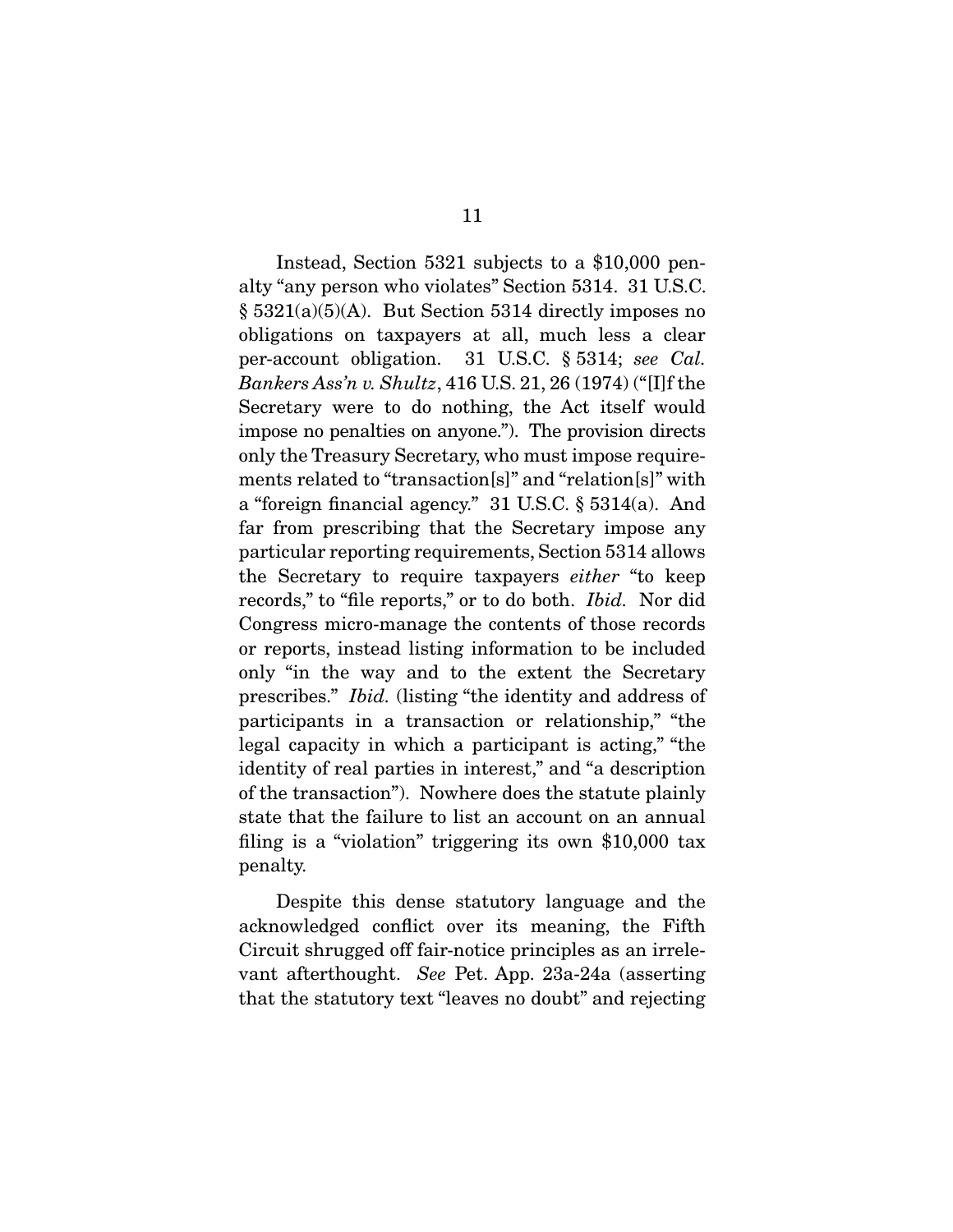reliance on *Acker* because its articulation of fair notice<br>"has been amply criticized"). The court likewise rejected any reliance on the rule of lenity because, the court said, "the statute is not ambiguous and the nonwillful penalty provision has no criminal application."  $\frac{1}{2}$  per  $\frac{1}{2}$  per  $\frac{1}{2}$  per  $\frac{1}{2}$  per  $\frac{1}{2}$  per  $\frac{1}{2}$  per  $\frac{1}{2}$  per  $\frac{1}{2}$  per  $\frac{1}{2}$  per  $\frac{1}{2}$  per  $\frac{1}{2}$  per  $\frac{1}{2}$  per  $\frac{1}{2}$  per  $\frac{1}{2}$  per  $\frac{1}{2}$  per  $\frac{1}{2}$  p Pet. App. 24a.

Such a cramped view of fair notice is irreconcilable<br>with this Court's precedents and the principles underlying them. The rule that tax penalties should be interpreted in favor of the taxpayer is based on the time-honored maxim in American law that "'penal statutes are to be construed strictly,' and that one 'is not to be subjected to a penalty unless the words of the statute plainly impose it.'"  $Acker$ , 361 U.S. at 91<br>(citations omitted) As Justice Gersuch (joined by (citations omitted). As Justice Gorsuch (joined by of strict construction lies at the root of "a number of judicial doctrines that seek to protect fair notice and the separation of powers" in both civil and criminal the separation of powers in both contexts. Wooden v. United States, 142 S. Ct. 1063, 1086 & n.5 (2022) (Gorsuch, J., concurring).5

<sup>&</sup>lt;sup>5</sup> While Wooden was a criminal case, it is instructive here. In Wooden, this Court held that ten offenses arising from a single criminal episode did not occur on different "occasions," and thus counted as only one prior conviction for purposes of the Armed Career Criminal Act. Wooden, 142 S. Ct. at 1069. The question<br>here is essentially whether the failure to report multiple accounts here is essentially whether the failure to report multiple accounts<br>on a single form—like multiple offenses on a single occasion counts as only one "violation" of the Bank Secrecy Act, as the counts as only one "violation" of the name secrecy are, as the United Ninth Circuit has held, or more, as the Fifth Circuit concluded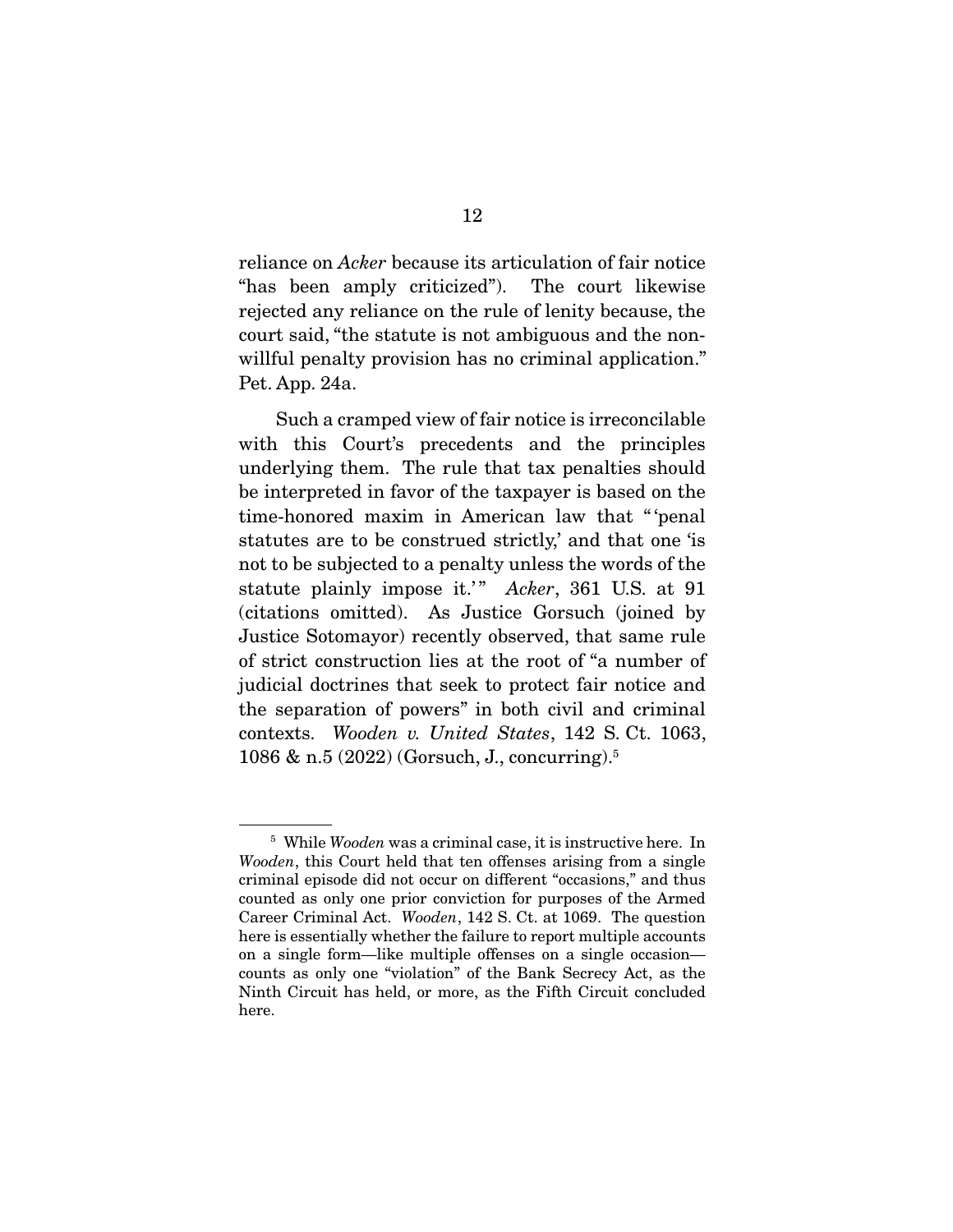Acker, the statutory provision here "contains no words"  $\alpha$  is a in provision here. subject to harsher per-account penalties. Acker, 361 U.S. at 91. And it makes no difference that the penalty here is for non-willful violations. Fair notice principles apply whether or not someone is aware of the relevant statutory language. That is because they "protect[] an indispensable part of the rule of law—the promise that, whether or not individuals happen to read the law, they can suffer penalties only for violating standing rules announced in advance." Wooden,  $142$ S. Ct. at 1083 (Gorsuch, J., concurring).

"[W]here uncertainty exists, the law gives way to liberty."  $Id.$  at 1082. (Gorsuch, J., concurring). "[B] efore [courts] choose the harsher alternative," it is necessary that "Congress should have spoken in language that is clear and definite." United States v.<br>Liniuscal C. J. T. Credit Corp. 344 US. 218, 221, 22 Universal C. I. T. Credit Corp., 344 U.S. 218, 221-22 (1952). The Fifth Circuit's decision failed to follow that straight path. Granting review here would provide an opportunity for this Court to clarify the proper role of fair notice in statutory interpretation generally and tax penalty cases in particular.  $\mathbf{r}$  is  $\mathbf{r}$  in particular.